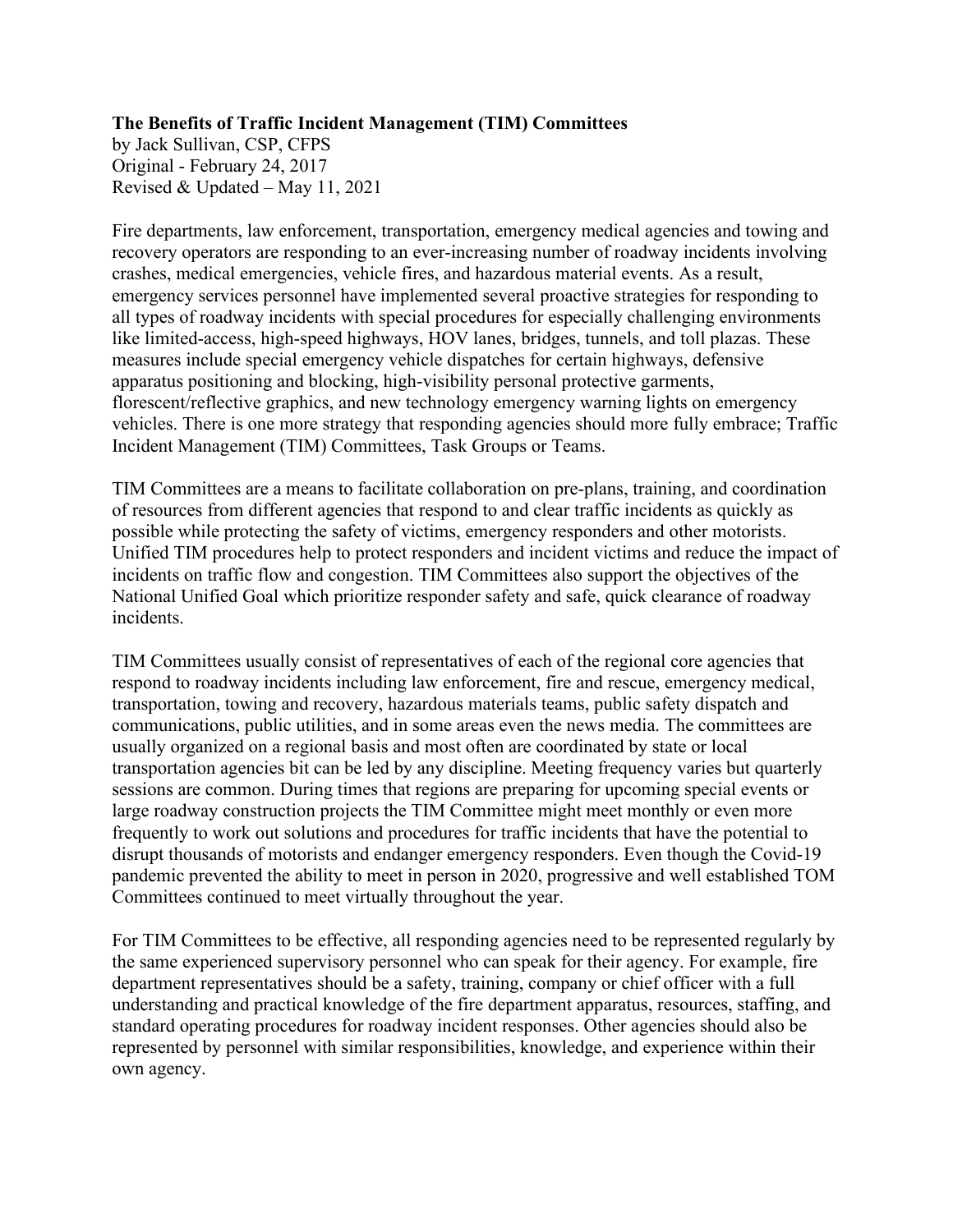TIM Committees can involve several activities including writing, reviewing and/or updating multi-agency response procedures, developing and providing for responder training, conducting incident reviews, coordinating special event planning and facilitating general interagency communications and collaboration. The Committee should elect a chairperson and arrange to document activity, communicate frequently with member agencies, and coordinate regularly scheduled meetings.

One of the first goals of the TIM Committee should be to develop regional multi-agency traffic incident response procedures. Each agency involved should share and compare standard operating procedures or guidelines with the other response agencies and work out any potential conflicts so that all incident responders are using the same strategies and tactics.

Participating agencies should share information to provide a better understanding of the resources, staffing, response times and protocols for the other responders. Certain agencies might have different response times and staffing due to other priorities (i.e. snow fighting, construction projects, or other calls for service) or the actual time of an incident (i.e. regular business hours vs. after midnight on a weekend or holiday morning).

All agencies should be using the same Incident Command System (ICS) in accordance with National Incident Management System (NIMS) protocols. Although this might be a done deal for public safety agencies, many towing and recovery firms and even some transportation agencies are still working to get new hires and all personnel trained and familiar with working within ICS protocols. This presents an opportunity for public safety personnel to assist other agencies and private sector companies with their training needs.

Communications at highway incidents are critical during the initial response and the mitigation phase of the operation. It is important for all responders to use the same terminology for radio and face-to-face communications. Lane designations are an excellent example where terminology can be standardized. Does the fire department use designations like left lane, left center, right center, right lane and right shoulder while the law enforcement personnel on scene are using lane numbers like Lane 1, Lane 2, Lane 3 etc.? Is the "fast lane" known as Lane 1 or is the "slow lane" considered Lane 1 in your region? There is no national standard for lane designation terminology, and this is an area where there are often different terms used to identify lanes of limited access, high-speed highways which can lead to confusion and miscommunication during emergency responses. The [National TIM Training Program](https://learning.respondersafety.com/Clusters/National-TIM-Training-Certificate.aspx) for emergency responders recommends using the left lane to right lane numbering system where the far left lane is Lane #1 with lane numbers increasing as you move to the right.

Once traffic incident response procedures are coordinated and documented, they should be used as the basis for training all regional responders. The procedures should address the type and quantity of emergency vehicles dispatched initially to incidents, preferred apparatus positioning and blocking procedures, deployment of temporary traffic controls, responder safety strategies and quick clearance tactics. While many agencies train their own personnel there is a need for more multi-agency training opportunities. Tabletop exercises offer an excellent platform for multi-agency training sessions both for pre-planning and as post incident reviews. Develop scenarios for teams of responders to address in a tabletop setting using established procedures.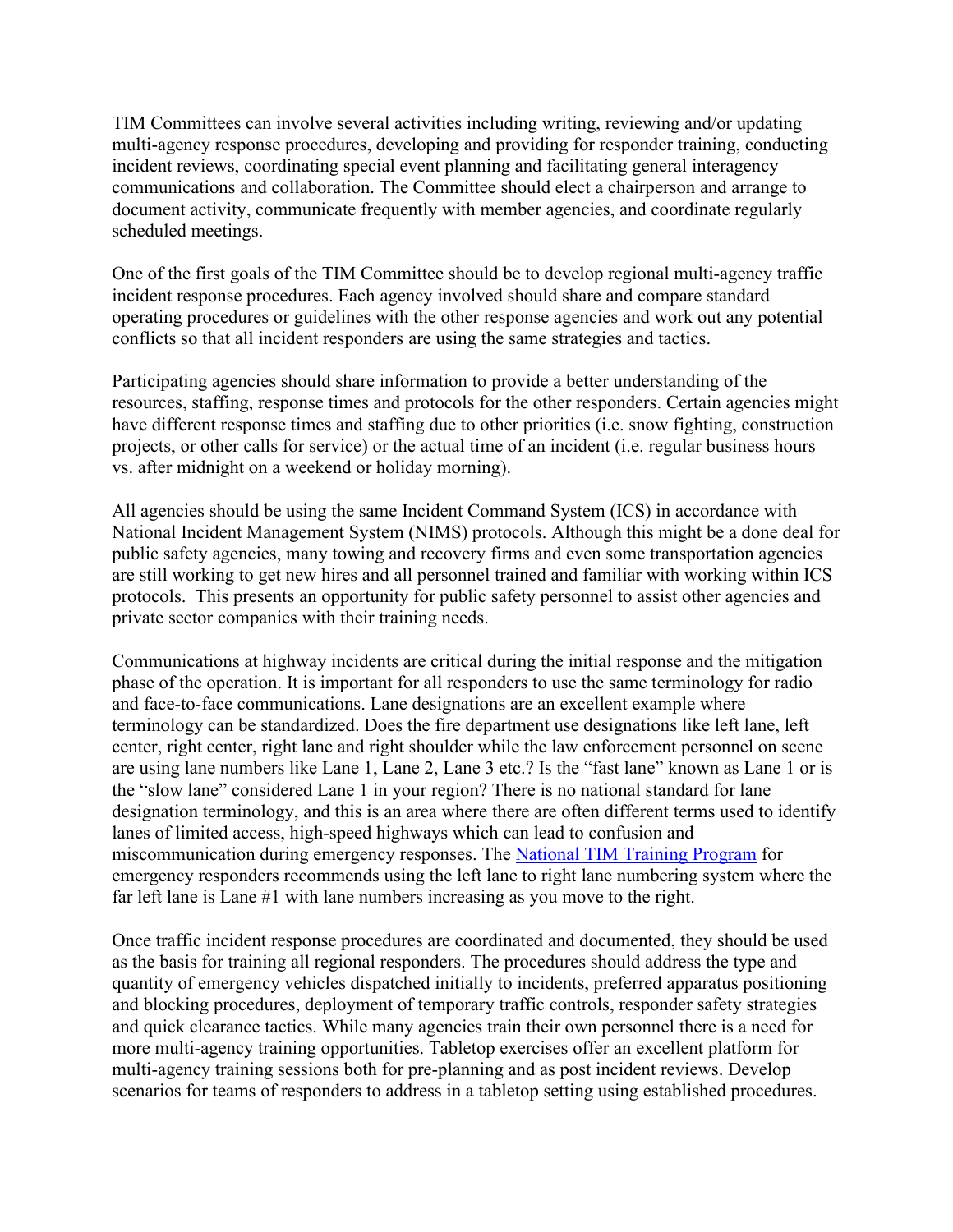Challenge them with unexpected problems (i.e. vehicle striking a blocking apparatus, equipment failures, inclement weather etc.) during preplan sessions and challenge them with developing solutions to any problems encountered during post incident reviews.

Post incident reviews should be done as soon as possible after an incident occurs. While agencies will often review incidents where there are significant operational problems it is less common for agencies to review incidents that were handled smoothly. For roadway incidents it is important to review smooth operations to reinforce the benefits of following procedures and good coordination and collaboration with other agencies. Positive reinforcement goes a long way for roadway incident safety and quick clearance. Make good use of traffic camera photos and video where available for reviews and collaborate with other agencies to develop solutions to any identified problems. Ongoing multi-agency communications will contribute significantly to response coordination, effectiveness, and responder safety.

TIM Committees play a critical role in preparing emergency responders for special events and road construction projects in the region. Increased traffic due to special events or road construction projects means more congestion and usually more traffic incidents with unique challenges for responders. Limited access to incidents, heavy backlogs and frustrated motorists can challenge even the most seasoned responders. TIM Committees can serve as a forum to develop plans for quick response to various types of incidents, arrange for strategically placed resources, quick clearance of disabled vehicles and pre-planned detours if needed. It is important for fire departments to participate fully in these preparations to make sure operational needs are considered. Access to water supplies, emergency turnarounds, pull-offs and/or exits, and any detours that can affect emergency responses should be considered and discussed. It may be necessary to change normal response procedures for some events or construction projects. This is also the time to request and provide for quicker response from towing and transportation agencies and safety service patrols. In some cases, units might be assigned to staging areas for special events and large construction projects to assist with clearing traffic incidents quickly.

Transportation agencies have used the [Manual of Uniform Traffic Control Devices \(MUTCD\)](https://mutcd.fhwa.dot.gov/htm/2009r1r2/html_index.htm) for years as their guide for the design and operation of roads and highways. In 2003, the MUTCD added [Chapter 6-I](https://mutcd.fhwa.dot.gov/htm/2009r1r2/part6/part6i.htm) which specifically addresses temporary traffic control measures for traffic incident management areas. [Chapter 6-I](https://mutcd.fhwa.dot.gov/htm/2009r1r2/part6/part6i.htm) provides guidance for all agencies responding to traffic incidents including fire departments and other public safety agencies. Some states have developed MUTCD Supplements that are unique to that state. Be sure your TIM Committee is familiar with and follows the appropriate version of the MUTCD guidelines.

Transportation agencies can help public safety responders understand and implement procedures that comply with MUTCD guidelines including any state supplements that might be published. TIM Committees serve as the perfect forum for all agencies to review and discuss MUTCD guidelines and implement any changes needed in local operations for compliance. The TIM Committees also help all members to stay current with other rules, regulations, and standards as they develop or change. For example, in 2021 the Federal Highway Administration is in the process of revising the MUTCD and changes will most likely be forthcoming in late 2021 or 2022. Watch for updates as they become available.